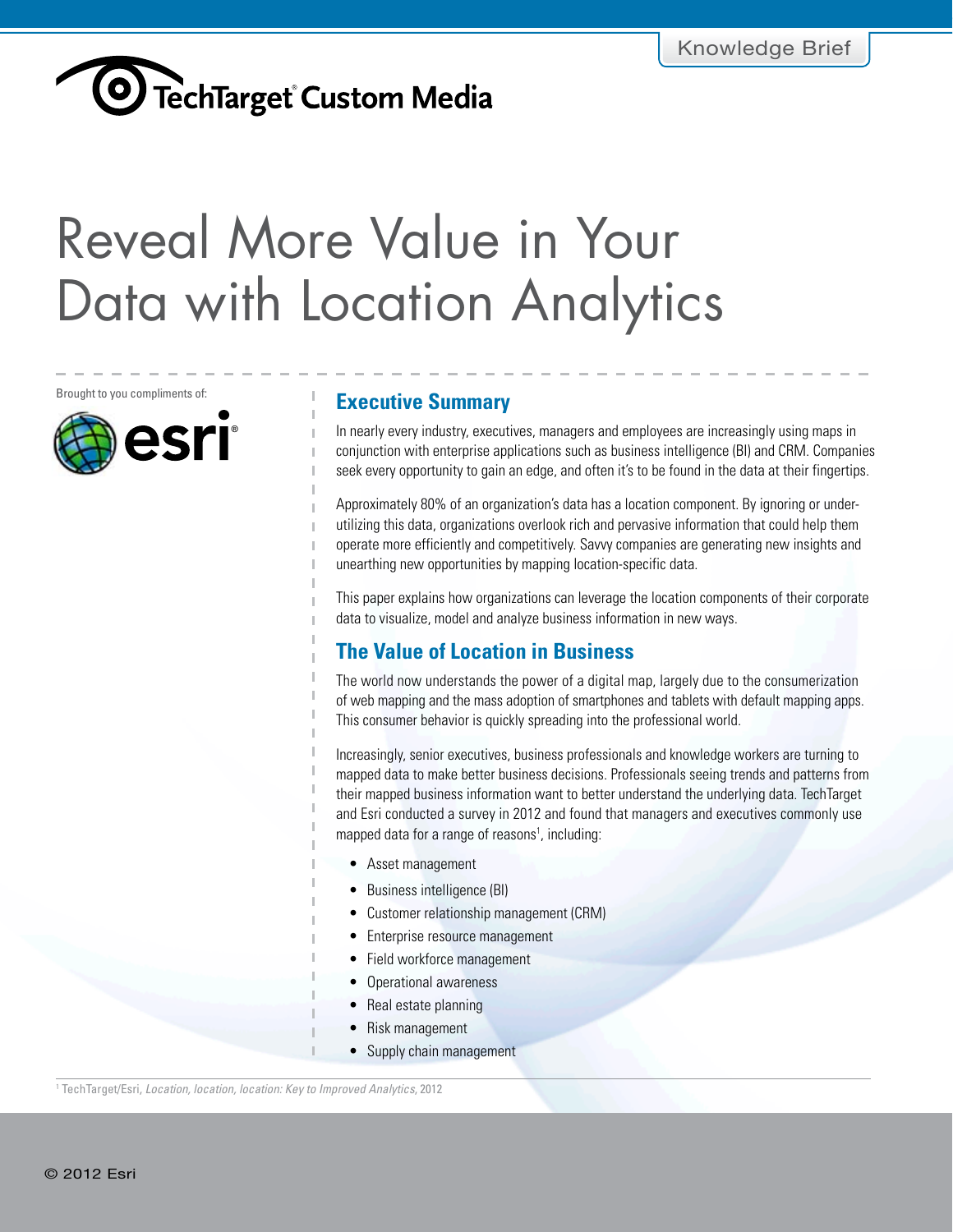### **Location Analytics Provides More Than Visualization**

Viewing data on a map is a useful and valuable exercise, but it's just the tip of the iceberg. The growing awareness of the value of location-based data is driving both acceptance of and demand for location analytics solutions.

<span id="page-1-0"></span>Click to navigate  $\blacktriangledown$ 

**[Executive Summary](#page-0-0)** 

**[The Value of Location in Business](#page-0-0)**

**Location Analytics Provides More Than Visualization**

**[Exposing New Data Insights](#page-2-0)  Across the Organization**

**[Dispelling Myths](#page-2-0)**

### **Seven Key Characteristics of an [Effective Location Analytics Solution](#page-4-0)**

### **[Conclusion](#page-5-0)**

J. T.

Location analytics adds mapping, data enrichment, and spatial analysis capabilities to business analytics packages and enterprise systems with no custom integration efforts. It enables organizations to visualize and analyze the relationship between corporate data — such as revenues and inventory — and location-specific data such as sales territories, city boundaries and store locations — in the form of maps.

### **How is Location Analytics Used?**

Location analytics adds mapping, data enrichment, and spatial analysis capabilities to business analytics packages and enterprise systems with no custom integration efforts.

In essence, it answers the "where" of business questions.

At its core, location analytics is enabled by three key elements:

- Dynamic, interactive mapping
- Sophisticated spatial analysis
- Rich, complementary data

Used together, these elements help organizations gain a better understanding of their data and their businesses to make more informed decisions.

One very simple yet powerful use of location analytics is found in dynamic, interactive analyses from tying data in a map to existing spreadsheets. As users drill down into the data through a map, the spreadsheet updates — or as users drill down into a spreadsheet, the map updates to reflect what they are seeing. This leads to many "Aha!" moments, as users discover that understanding "where" often answers "how" and "why."



**Location analytics adds spatial capabilities — mapping visualization, spatial analytics and data enrichment — to important information systems such as BI and CRM software.**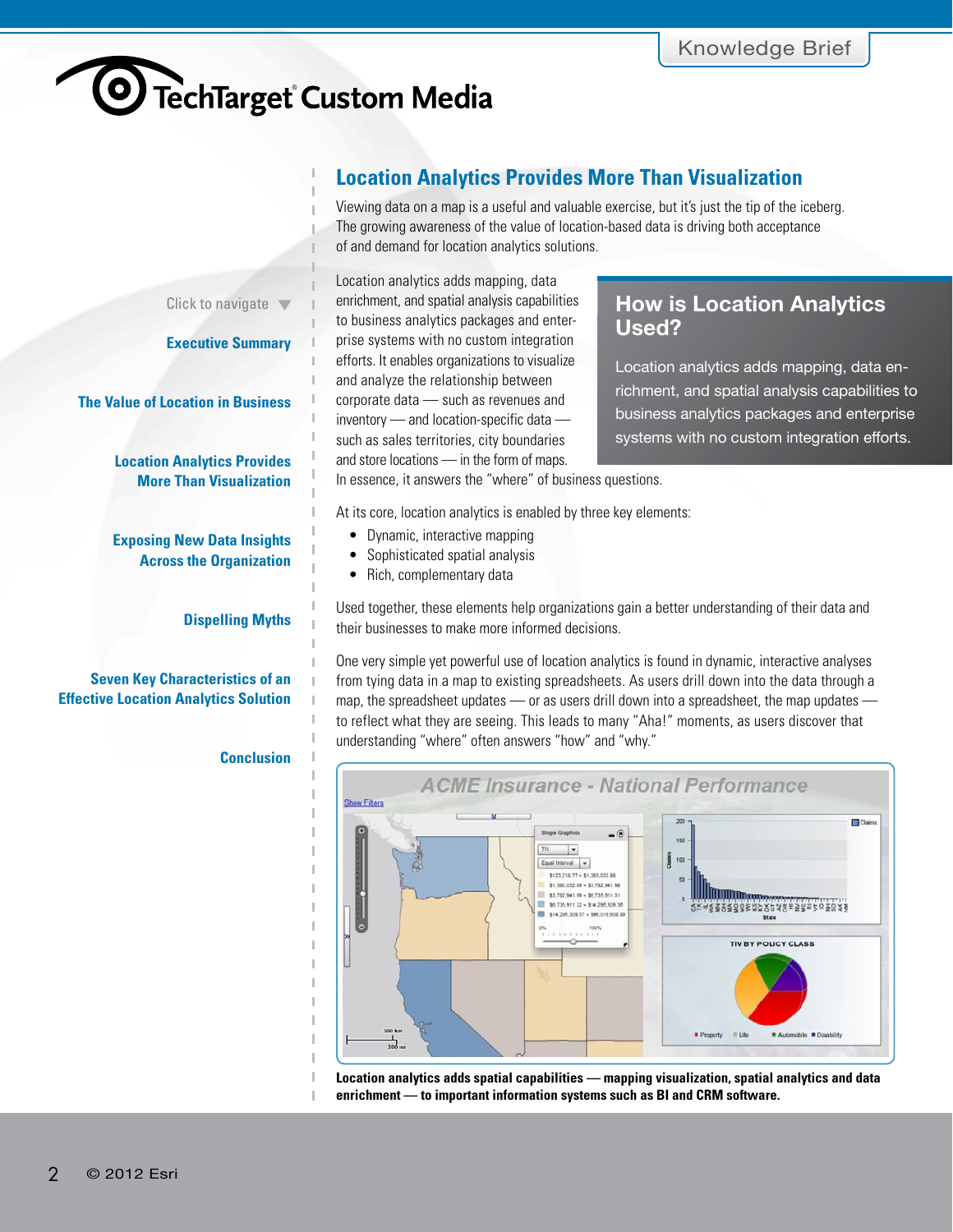# <span id="page-2-0"></span><sup>O</sup> TechTarget Custom Media

Imagine needing to ascertain the true trade area of a store because of competition or cannibalization. By spatially enabling its CRM, a business can answer a question like, "Where exactly do 80% of our revenues come from?" It can also determine which customers are within a specific drive time of a location. Moreover, it can assess the impact of opening an additional location or increasing the footprint of current locations.

### **Exposing New Data Insights Across the Organization**

The ability to interact with data through mapping enables people to find and understand patterns that weren't obvious in tables or charts. Once an enterprise system has been spatially enabled with location analytics, geographic insights can be readily discovered.

For instance, the real estate planner for a retailer can use mapped data to make better decisions about where to open — or close — a store. The finance department can combine spatial data and spreadsheets to better understand profitability by region. Marketing departments can use BI systems to pinpoint the best customers and answer pressing questions such as: Which messages resonate best in each region where we do business? Where are the highest concentrations of people who look and behave like our best customers?

A risk management analyst can see where geographic features like mountains, rivers or freeways are impacting business and visualize data results on a map to discover where the company has gaps in coverage or should be allocating more resources.

### **Dispelling Myths**

In spite of the clear value of tapping into

Location analytics bridges siloed data dispersed across an organization, empowering businesses to make strategically aligned decisions based on complete and consistent data.

location-based data, many business executives, managers and users cling to misconceptions about location analytics. They think that it is:

- Too complex
- Too expensive
- Dependent on geographic information systems (GIS)
- Comparable to using online mapping apps and tools
- A "nice to have"

### **New Technology Simplifies Mapping**

In the past, mapping was a complex process requiring specialized expertise to implement and administer maps. Today's location analytics technology enables business users to far more easily bring maps into their environment and use them for strategic analysis. In fact, according to Deloitte, today's analytics tools are easier to use, allowing everyday users to more readily and intuitively explore complex data in a visual manner. 2

2 Deloitte, *Tech Trends 2012: Elevate IT for Digital Business*, 2012

Click to navigate  $\blacktriangledown$ 

**[Executive Summary](#page-0-0)** 

**[The Value of Location in Business](#page-0-0)**

**[Location Analytics Provides](#page-1-0)  More Than Visualization**

**Exposing New Data Insights Across the Organization**

**Dispelling Myths**

**Seven Key Characteristics of an [Effective Location Analytics Solution](#page-4-0)**

### **[Conclusion](#page-5-0)**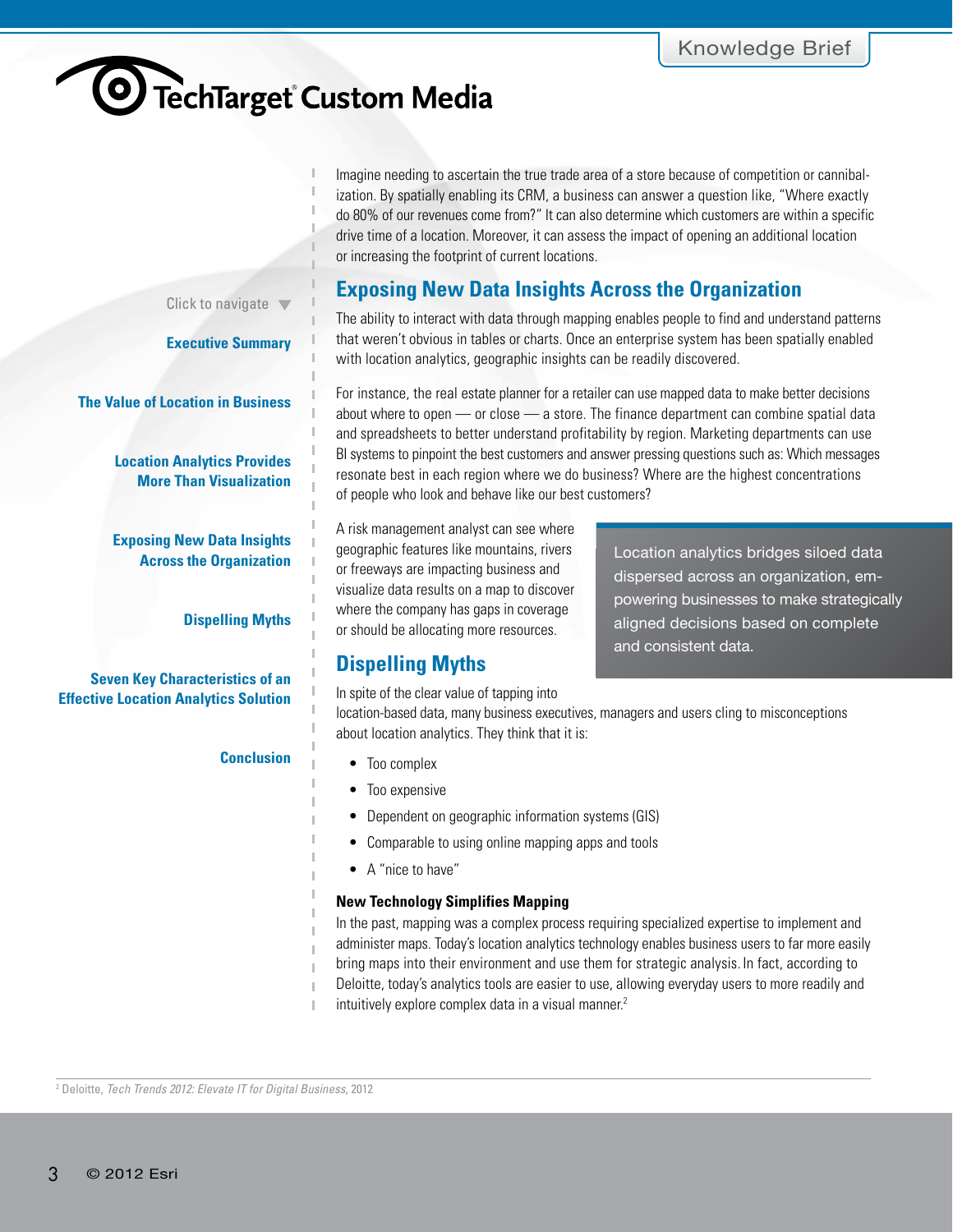Click to navigate  $\blacktriangledown$ 

**[Executive Summary](#page-0-0)** 

**[The Value of Location in Business](#page-0-0)**

**[Location Analytics Provides](#page-1-0)  More Than Visualization**

**[Exposing New Data Insights](#page-2-0)  Across the Organization**

**[Dispelling Myths](#page-2-0)**

**Seven Key Characteristics of an [Effective Location Analytics Solution](#page-4-0)**

**[Conclusion](#page-5-0)**

#### **Solutions Exist for Every Budget, Every User**

As map generation has moved out from under the purview of GIS analysts and is more commonly handled by knowledge workers in every department, vendors have responded with a variety of solutions available at all price points.

For some, an online, software-as-a-service subscription model makes the most sense, saving the costs of implementing and maintaining hardware and software. Others may be drawn to a combination of on-premises hardware and cloud-based software. In such cases, custom APIs, tailored to expose key metrics and decision criteria to a broader audience, make location analytics accessible across an organization.

#### **Is Location Analytics Separate from GIS?**

Geographic information systems (GIS) technology is the underlying technology of location analytics. Historically, access to spatial analytic tools has been reserved for GIS specialists. Today, by applying location analytics to enterprise systems, non-GIS professionals can easily incorporate locationrelated data into their analyses and decision-making processes.

The fact is that specialized GIS knowledge is not required to use location analytics tools. Location analytics enables anyone to investigate and understand the performance of their organization by using familiar tools like Microsoft Office or BI dashboards.



**Location analytics reveals trends, opportunities and patterns otherwise hidden in traditional reporting tools.**

### **Enterprises Need More than Online Tools**

Accustomed to using online maps in their personal lives, some businesspeople think free online tools are sufficient in the workplace. However, with so much value locked in their data, organizations cannot afford to be bound by the limits of online tools that were not designed to enable exploration of location-related data in a business context. Instead, enterprises need robust applications designed specifically to help businesses visualize and analyze location-specific data within their corporate data.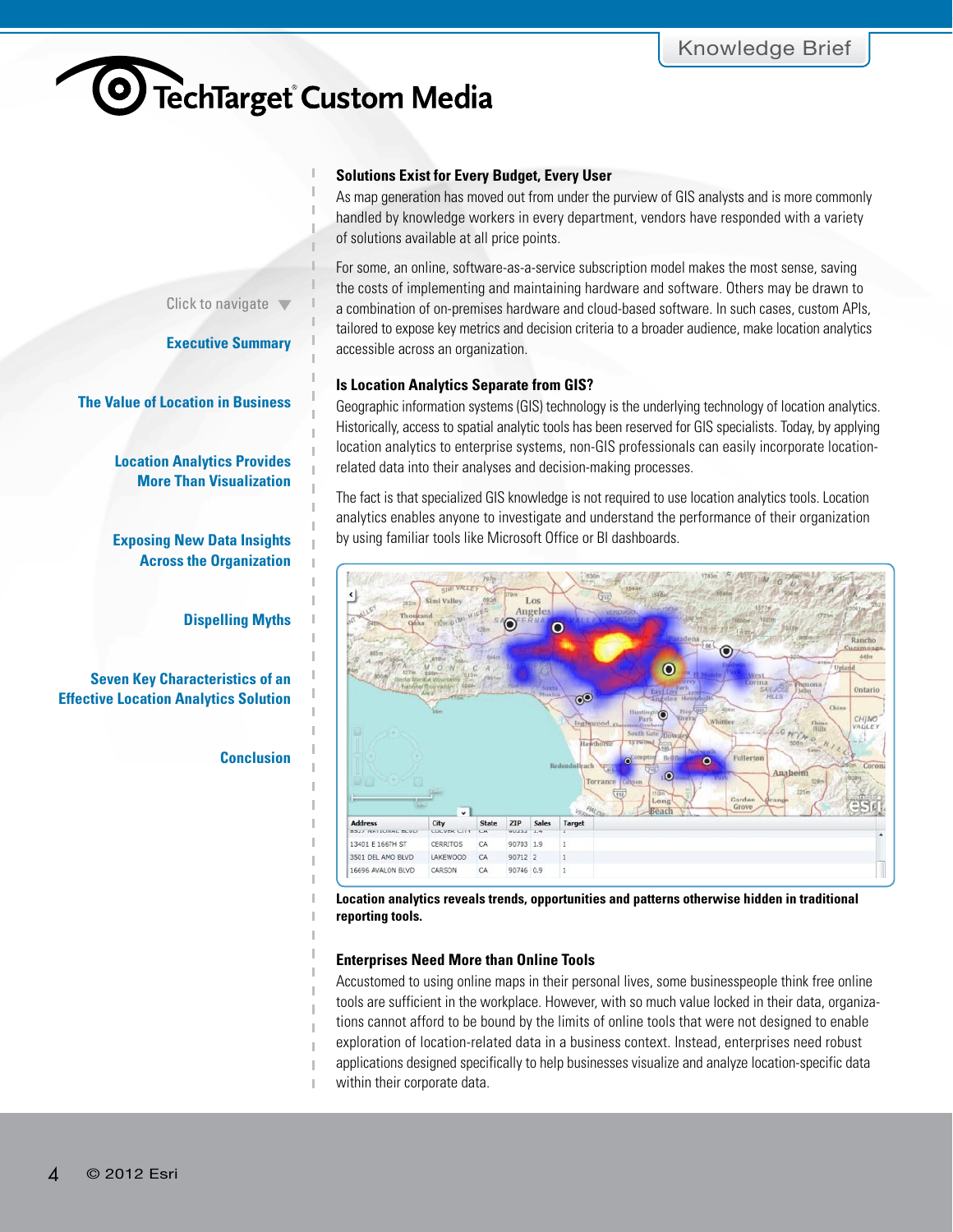

### **Mapping of Data Is Essential**

<span id="page-4-0"></span>Click to navigate  $\blacktriangledown$ 

**[Executive Summary](#page-0-0)** 

**[The Value of Location in Business](#page-0-0)**

**[Location Analytics Provides](#page-1-0)  More Than Visualization**

**[Exposing New Data Insights](#page-2-0)  Across the Organization**

**[Dispelling Myths](#page-2-0)**

**Seven Key Characteristics of an Effective Location Analytics Solution**

#### **[Conclusion](#page-5-0)**



"nice to have" vs. essential. In today's competitive business world, organizations need to take advantage of every opportunity to extract more value from the 80% of their data with a location component.

### **Seven Key Characteristics of an Effective Location Analytics Solution**

Businesses can choose from a variety of location analytics solutions. In conducting their due diligence, they will be best served looking for a solution that satisfies the following criteria:

- 1. **Compatible with skill sets of analysts and users.** People don't have the time or desire to "learn" software; they just want it to work. Minimizing training and ramp-up time is crucial. Organizations will benefit most by seeking a solution that enables users to easily create and share maps throughout their organization or by department.
- 2. **Work within everyday tools and workflows.** Successful integration of location analytics into essential enterprise systems depends on it being non-disruptive to business people's workflows.

The best solutions allow users to generate and/or incorporate maps into the office tools they're already using to make sense of data and answer business questions, such as Microsoft Office and SharePoint. By enabling everyday users to take advantage of location analytics from directly within these familiar tools, organizations enhance their ability and capacity to better answer questions.

- 3. **Support for a range of analyses.** Empowering non-analysts to conduct their own analyses is a key benefit of using location analytics. Look for a solution that enables everyday users to conduct site selection, revenue, and territory and market analysis, among other analyses.
- 4. **Support for a range of platforms.** Enterprises need to make analytics available on the variety of devices used by their employees. The ideal solution will work on web, mobile, desktop and server platforms.